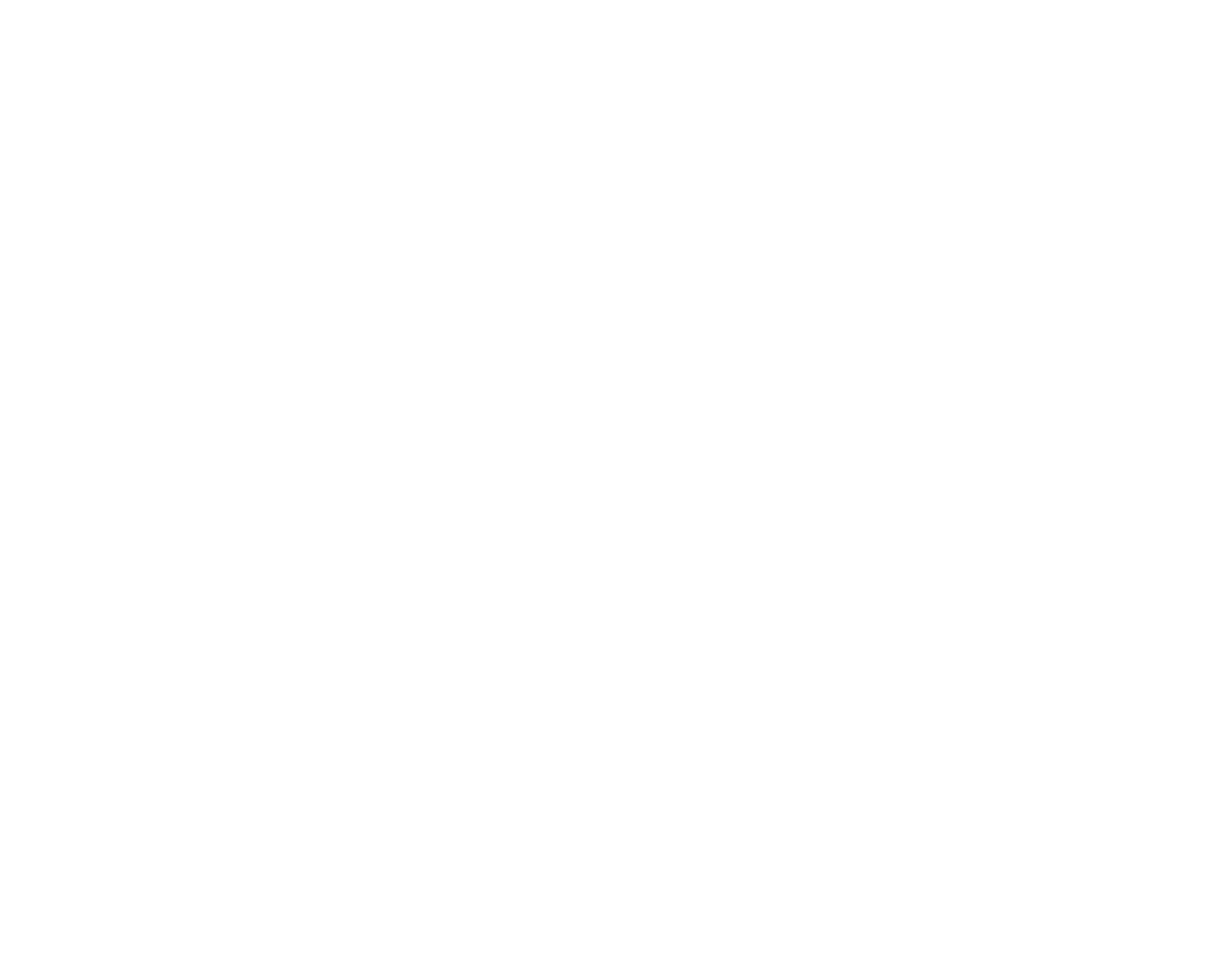## **Contents**

### Appendix:

| What do we mean by work?                    |     |
|---------------------------------------------|-----|
| A response to Bob Black's "The Abolition of |     |
|                                             | -20 |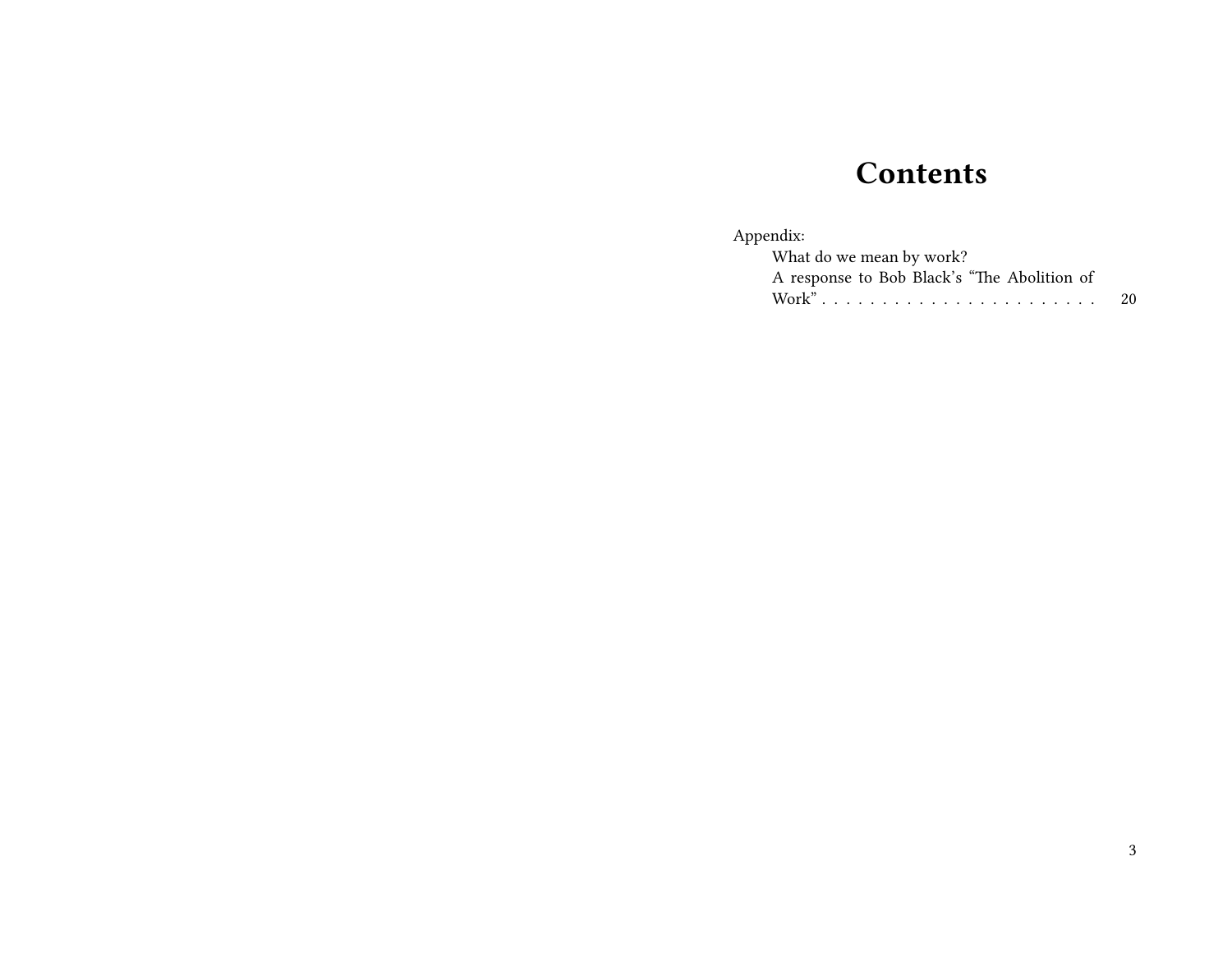name but is more useful — "Free the Wage Slaves." It tells us more than Black's title and therefore has more utility. Likewise I think the best thing written on work and how we all relate to it is "Hallelujah, I'm a Bum" the old Wobblie tune. Some of the lyrics are, "O why do you work till you're ready to fall? If you slowed down a bit there be work for us all."

So there is importance in taking what Black is saying seriously. The problem is because of Black's awkward terminology we can't take him on his own terms. What we can get from Black is like the IWW's slogan we can turn away from a toilsome world, one where we "Free the Wage Slaves." With the later Wittgenstein, to understand what a word means we look at how it is used. With Heidegger we understand some work is dasein and so we know that no thought or ideology goes into it at all. We also know we have fulfilling work and we have drudgery, we just happen to use the same word. I like Black's essay as a mint that flushes out in order to gain a new perspective. To strive towards a Left and Anarchist movement that doesn't forget what we're after is more joy, more play and more fulfillment. Hallelujah, I'm a Bum!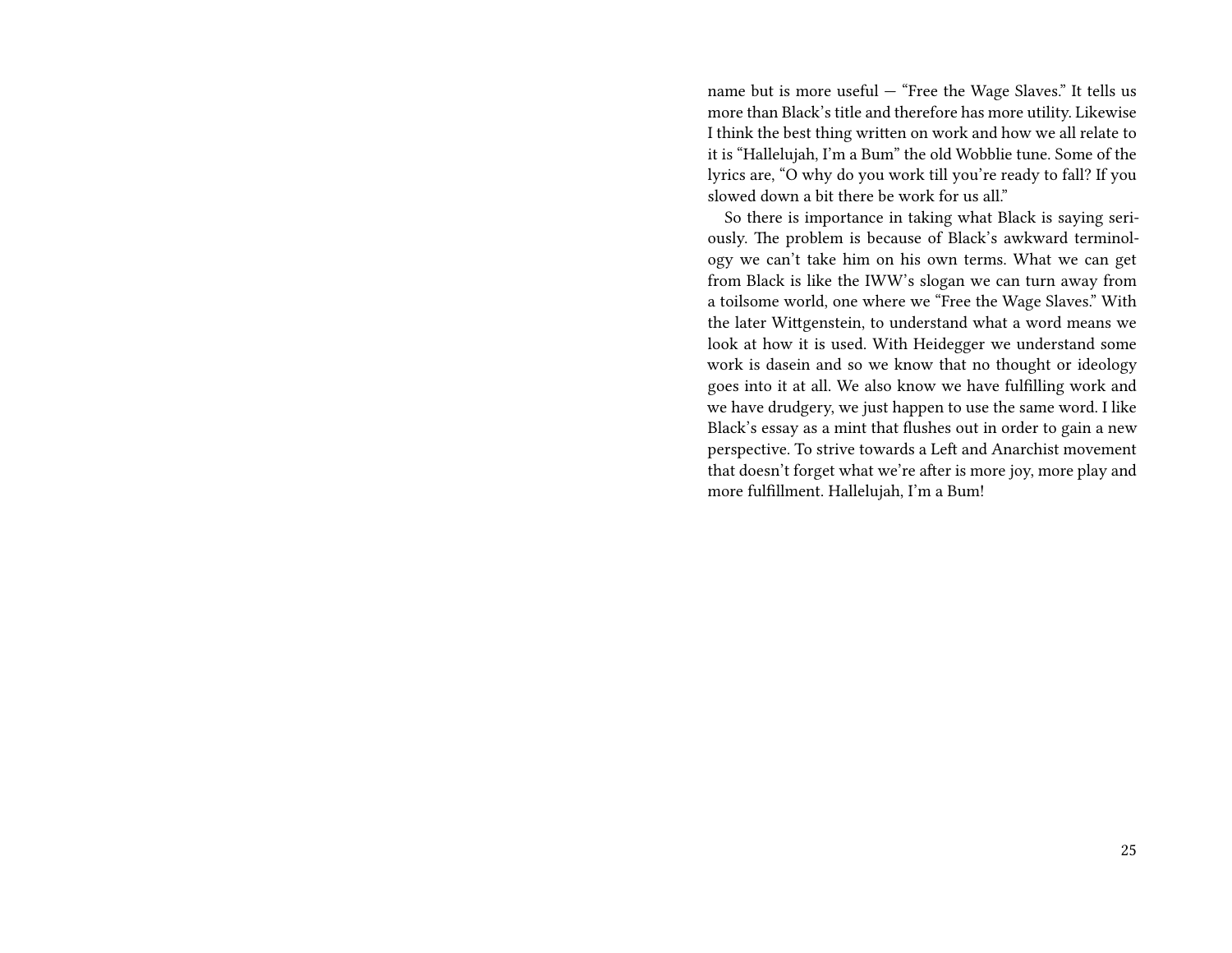cies, the "socialist" and the "union" weren't always the same as well chronicled in Rudolph Rocker's Anarcho-Syndicalism.

As far as Black's critique that in a collectively owned factory "the people become the new tyrant." Its hard to know what Black means by this does he mean that some people will eventually rule over others no matter what or does he mean that every one ruling together is somehow tyrannical? If either is true, then democracy as well as anarchist models of representation or any form of egalitarianism is impossible. Fortunately most radicals of all stripes believe that when people get together and decide to make decisions its better than being told or controlled by one or a few. What if perhaps Black's critique is a critique of democratic decision making in the work place specifically? Black does not say this however and past his one sentence his point is unclear. If we wanted to start this conversation we would have to discuss the difference between democratically controlled workplaces under capitalism and ones after capitalism.

I think if anarchists and socialists write Black off as being "privileged" and don't take his call for a society without work seriously that something will be missed. There is something poetic and refreshing about this pamphlet, reading it at work I specifically recommend. Anarchists and Socialists need to remember what differentiates their beliefs from the Protestant work ethic which is that we are for a life that is more fulfilling and more democratic and not for fetishizing the act of work. Black is right; we on the left do tend to talk about work a lot and worse without saying why, worse still possible without thinking why? Anyone who has been a Salt, which is someone who gets a job in order to organize it, knows how much even work for a noble cause can suck; it can be like having two jobs — one for the company and one in opposition to the companies practices. The second part the one going against the grain of the company can be just as grueling. The IWW has an old phrase that shares the same sentiment as Black's pamphlet

In the beginning of David H's "What Do We Mean by Work?"<sup>1</sup> he writes: "In the beginning of Bob Black's 'The Abolition of Work,' he calls work an ideology. This use of the word ideology in relation to work is one that has never been previously used. This semantic misuse by traditional standards is a reflection of what is to come." Later, H will fake quotations. Here, he fakes a paraphrase. Toward – not right at – the beginning of my essay (in its fourth paragraph), I say that "all the old ideologies are conservative because they believe in work. Some of them, like Marxism and most brands of anarchism, believe in work all the more fiercely because they believe in so little else."  $(17)^2$  David H's falsification "is a reflection of what is to come."

This does not say that work is an ideology. It says that *belief* in work is *part* of several ideologies – including, as David H soon makes all too clear, his own: anarcho-leftism. A text whose thesis is my "semantic misuse" should not, "in the beginning," or anywhere, falsify meanings. As is obvious throughout my essay, for me work is an activity, indeed an institution, not an ideology. The noun "work" goes with the verb "work." "No one should ever work," my *real* beginning (17) is nonsense otherwise. But even if my ideas are nonsense, they aren't semantic nonsense.

Someone like H, who doesn't understand the difference between "its" and "it's" – *it's* taught in grade school, or *it* used to be – and who is largely unfamiliar with the use of commas, shouldn't criticize anybody's use of language.<sup>3</sup> Also, "indepen-

 $^{-1}$  Available online at http://libcom.org/library/.

 $2$  There have been, starting in 1985, many published editions of the essay, translated into many languages – even Esperanto! Here I will cite, in parentheses, the page numbers in *The Abolition of Work and Other Essays* (Port Townsend, WA: Loompanics Unlimited, n.d. [1986]).

<sup>&</sup>lt;sup>3</sup> Speaking of punctuation: H notes my ironic use of "scare quotes" around the word "communist." I have long since concurred in Adorno's condemnation of quotation marks used as ironic devices. I quote Adorno at length (without irony, and without quotation marks) on this point in *Anar-*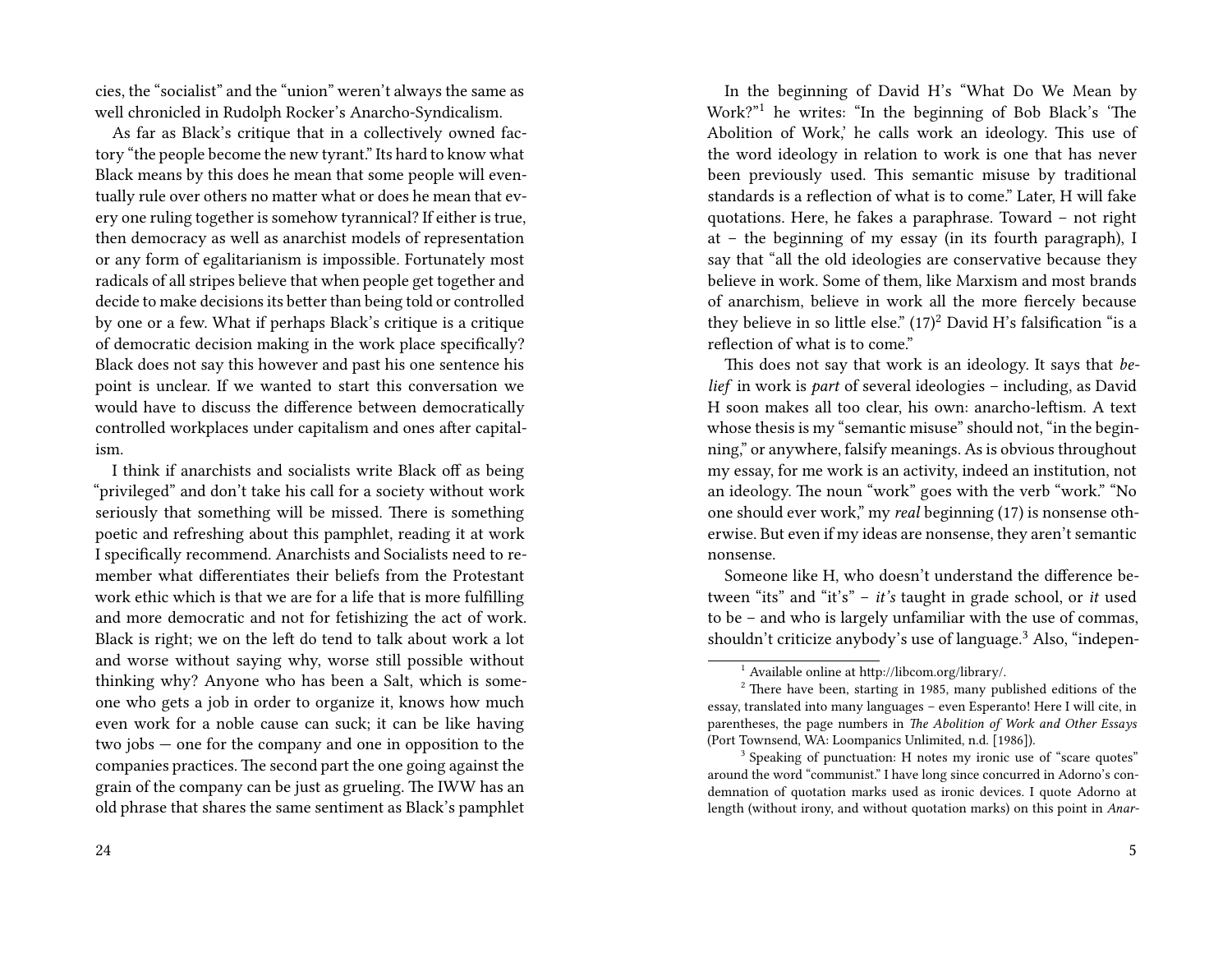dent" does not mean "different," as H supposes: "Work however in the myriad of ways the term is used" – come on, not *that* many ways – "is in many of its usages [redundant] independent of the way Black defines it." Later, he says, "Use values are things we make because we need to use them … " – the same redundant tautology. It is not the case that "farm work is use value work," because "use value" is not an adjective and it does not mean "useful" – by the way, is tobacco farming "use value work"? And who is the "socialist's Marx"? Is there yet another Marx Brother? The *anarchist's* Marx – would that be Groucho or Harpo?<sup>4</sup> Here I can't even guess at what H is trying to say. And that's why some of these points, regarded one by one, might seem to be quibbles, but the cumulative impact of these blunders is not only wearisome, it either obscures meaning or invites the suspicion that there is none to obscure.

Actually, H himself repeats, without disapproval, my real definition of work (the short version): "forced labor that is compulsory," except that my version isn't redundant: I refer to "*forced labor*, that is, compulsory production." (18) Thus he contradicts his initial accusation. If this "minimal definition" (as I call it) – dare I say, my working definition?  $-$  does not agree substantially with commonsense or dictionary definitions of work, H never says so, or if so, why it does not. After all, H agrees with it. It is easy to find definitions tioned work that is fulfilling and work that is forced but finally work that isn't forced but is needed for survival and not necessarily fulfilling, this work is pre-capitalist or non-capitalist. Before I started working at a new job, I had asked a friend of mine who lives on a farm in upstate New York If I could come visit before I had to be working to get some rest and she said yes but everyone who does gets up at 6am to farm. This 3rd kind goes back to Marx's distinction between a use value and a commodity; farm work is use value work.

Black poses two separate challenges that much of the left might find superfluous but I want to address. Black says that many leftist and anarchists are so obsessed with work they "talk about little else." He also makes the separate and more damning claim that in a work place run by the workers the "people become the new tyrant and what the fuck is the point." We will first focus on why the left and a good portion of anarchists do talk about work so much, me included. It's for multiple reasons but for purposes of brevity let me break it down into two categories; the first I would call the "classic union reason," which is to make peoples' lives immediately better in a capitalist system. The relation of a wage earner who sells their labor power is a miserable one because they are in a totalitarian relation to their boss. This is the same goal Black is striving towards to at the ground level — make the world less toilsome.

The other category I would call the "Socialist Reason." This one has to do with power in the meta-societal sense, the left sees work as important because it is a place where the totalitarian nature of capitalism is vulnerable to the democratic mass, to put it simply the 1% needs the people, the people don't need the 1%. So work quite rightly is seen as a place of battle against the 1% and a piece of the struggle against Capitalism. So Black is quite right when he says, "Without work who would the left organize?" But for the wrong reasons, work is a point of weakness within the unfair system of capitalism. These two tenden-

*chy after Leftism* (Columbia, MO: C.A.L. Press, 1997), 38: Theodor W. Adorno, "Punctuation Marks," *The Antioch Review* (Summer 1990): 300–305, at 303. Left anarchists are among the worst offenders (thus I am usually an "anarchist," not an anarchist, etc.). These punctuation marks as used by my enemies have also been called "sneer quotes." J.O. Urmson, *The Emotive Theory of Ethics* (London: Hutchinson University Library, 1968), 123–24.

<sup>4</sup> I have implied as much. Black, "Theses on Groucho Marxism," *The Abolition of Work and Other Essays*, 41–43; Bob Black, "In Defense of Marxism," *Friendly Fire* (Brooklyn, NY: Autonomedia, 1992), 69.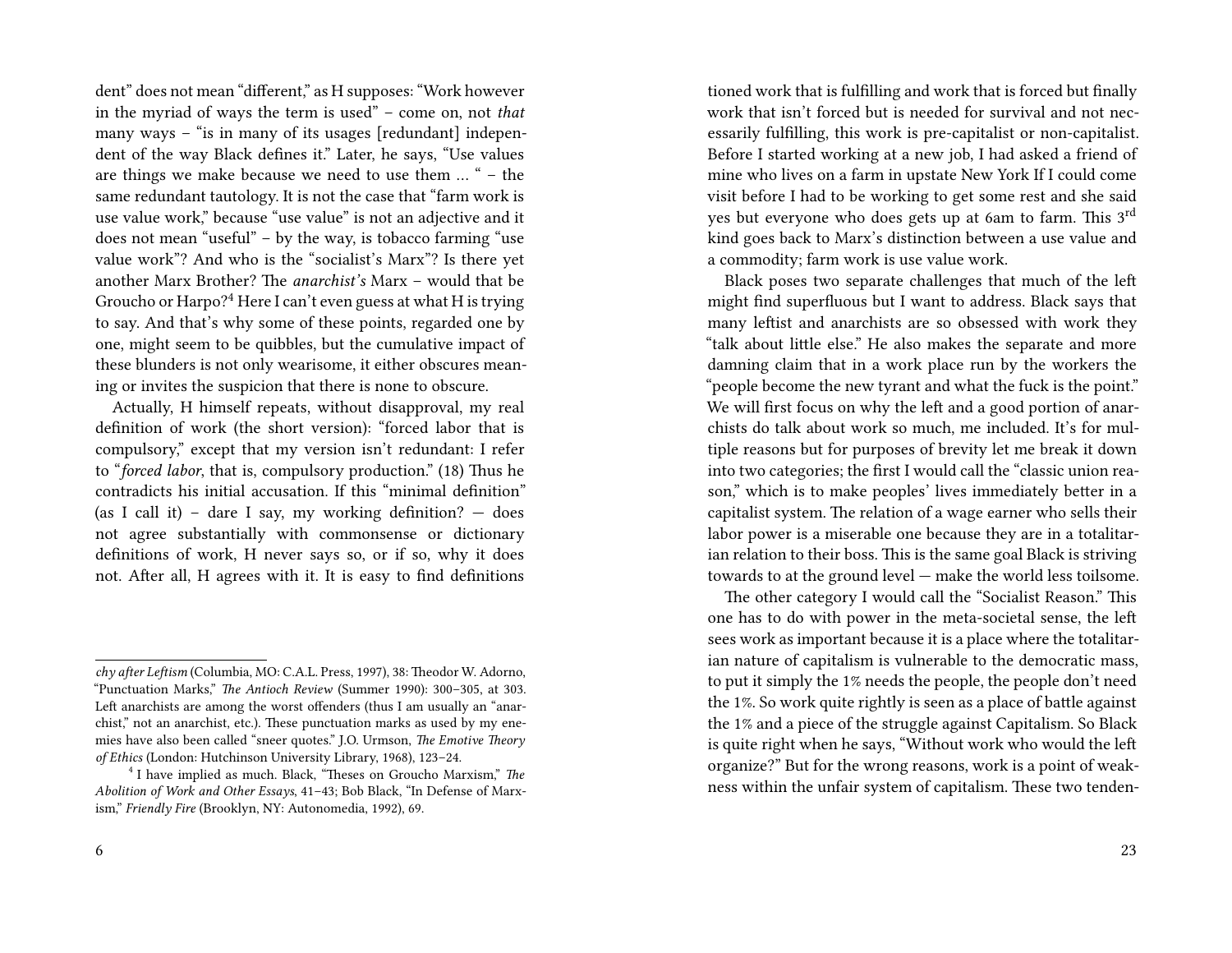because he ignores the specific exploitative nature of capitalism. By saying just work and not distinguishing between work that is capitalist wage work, which is the majority of the work done in a capitalist society and less "forced" activists that we also call work.

It should be said Black shares a virtue with anarchist theorists that socialist's Marx included are less concerned about his acknowledgment that coercion and domination are not unique to capitalism, Black points specifically to work in the Soviet Union saying that the dynamic of domination becomes more elaborate over time "all industrial societies whether capitalist or 'communist' work inevitably acquires other attributes which accentuate its obnoxiousness usually and this is even more true in 'communist' than in capitalist countries where the state is the sole employer." One reaction could be to extenuate what Black has nicely pointed out with his scare quotes that the Soviet Union wasn't "really Communist." I think a more important reaction would be to realize what Marx's analysis of Alienation doesn't cover. How work itself can be "obnoxious" outside of a system where you sell your labor power, that work that is non-capitalist or not linked to capitalism still has the potential to be a burden.

I am brought back to the semantics that are central to Black's argument. The problem with Black's argument is that we tend to call many different acts "work" but these acts are really quite different. The most important distinction being fulfilling work we enjoy doing and exploitative "obnoxious" work we do to survive usually for a wage, we just don't use two different words for these two different kinds of work. Since we are lacking in terminology I propose a supra term to go beyond Marx's terms: we could use a little w for the fulfilling type of work and big W for the kinds of work anarchists and socialists strive to get rid of. We can also use the word drudgery. Our fulfilling work is the same thing as Black's "Play." We can also however make a three point distinction between the two we just men-

of work which resemble mine.<sup>5</sup> I complete the definition by saying that "Work is never done for its own sake, it's done on account of some product or output that the worker (or, more often, somebody else) gets out of it." (18–19) The "more often" comment acknowledges my awareness of such work-systems as slavery and wage-labor.

Work, then, can mean what I say it means. I wasn't trying to be original, I was just trying to be understood. But the word can also mean, says H, "*fulfilling* work." Now, as a definition of work, or one of them, this will not do. It's like saying that a definition of "dog" is inadequate if it does not include "brown dog" — in the definition. A definition isn't usually a catalog of all the attributes that the *definiendum may* have. There are brown dogs, big dogs, rabid dogs, running dogs, etc., but these adjectival facts about certain dogs have no place in the definition of dog.

All my careful efforts to define and distinguish work and play are lost on David H. I sharply repudiated those who, like Johan Huizinga and Bernie de Koven, *define* "play" as inconsequential, as inherently unproductive, by the same sort of "semantic misuse" I fault in H: "The point is not that play is [necessarily] without consequences. This is to demean play. The point is that the consequences, if any, are gratuitous."<sup>6</sup> (20) I

<sup>5</sup> *E.g.*, Ralf Dahrendorf, *On Britain* (London: British Broadcasting Corp., 1982), 183; John White, *Education and the End of Work: A New Philosophy of Work and Learning* (London & Herndon, VA: Cassell, 1997), 10.

 $6$  This tenet of Huizinga's is inconsistent with what his book is mostly about: the identification of a "play element" in, among other activities, law, war, poetry, philosophy, art, and even business. J. Huizinga, *Homo Ludens: A Study of the Play Element in Culture* (Boston, MA: Beacon Press, 1955). I don't know about DeKoven – I got his phrase (play as the "suspension of consequences") from the late Gary Warne, whom I harshly criticized in "The Exquisite Corpse," *Abolition of Work*, 139. It was at Warne's Gorilla Grotto, "an adult play environment," that I gave my original speech on the abolition of work. The only thing I've since learned about DeKoven is that he is a major figure in the New Games movement which designs noncompetitive games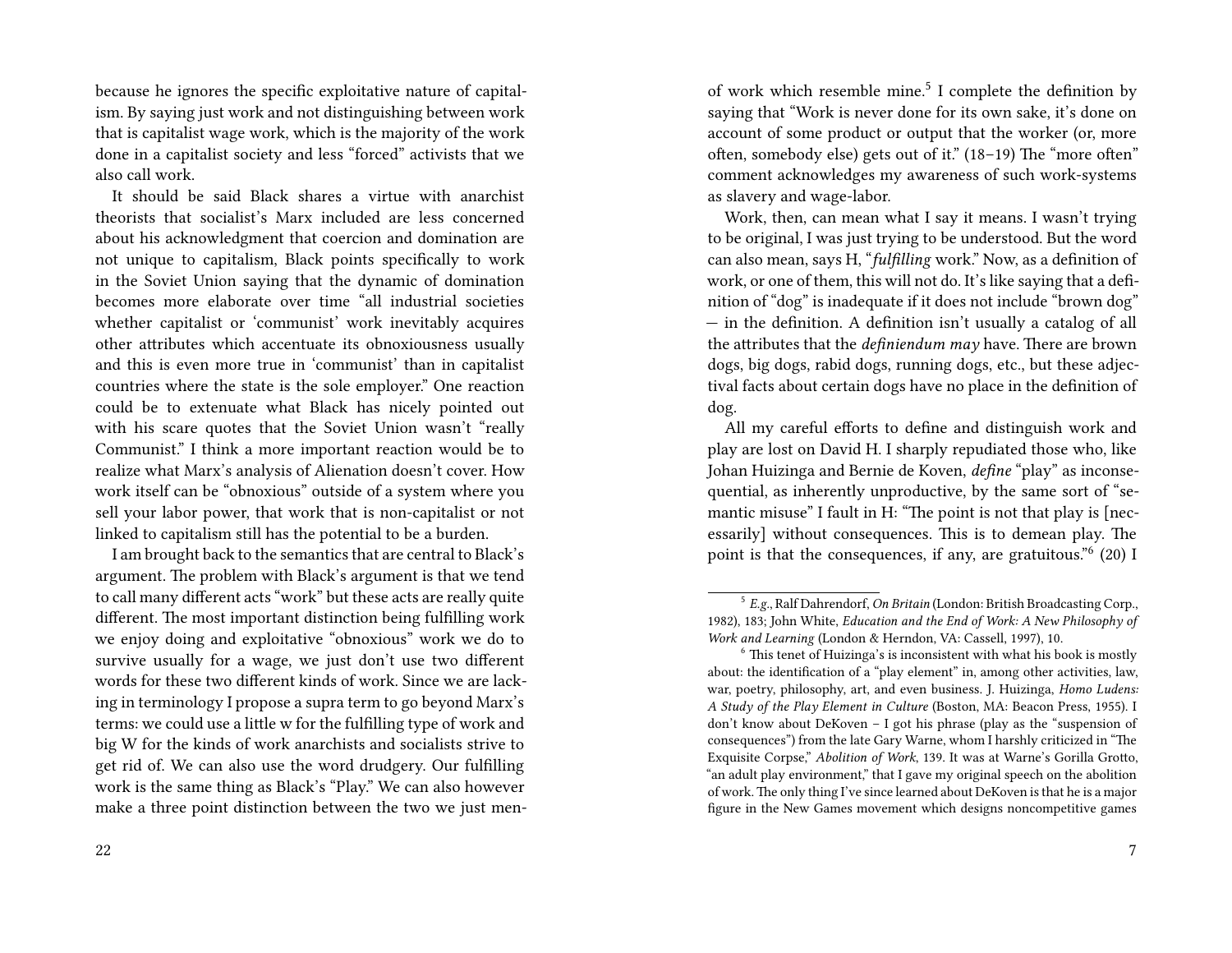made clear that while work and play are not the same thing, it's possible for them to have something in common, and it is what they *can* have in common that could form the, for lack of a better word, "economic" basis of a ludic way of life. $\frac{7}{2}$  (28–31) In this respect I am not too far from Peter Kropotkin and Emma Goldman, and I am closer still to Charles Fourier and William Morris. But I am very far from today's organizationalist, workerist anarchists.

In a rather exasperated reply to a libertarian conservative critic – who is, I am sorry to say, to this day my most intelligent critic – I wrote: "My proposal is to combine the best part (in fact, the only good part) of work – the production of usevalues – with the best of play, which I take to be every aspect of play, its freedom and its fun, its voluntariness and its intrinsic gratification … Is this so hard to understand? *If productive play is possible, so too is the abolition of work.*" <sup>8</sup> Well, David H? *Is* it so hard to understand?

David H is therefore trivial, and irrelevant, in saying that some people like their work. I acknowledged this phenomenon. Even a job, I said, can have "intrinsic interest." (19) H probably overestimates the number of such people. How many people who say this, would do the same work without pay? Here I agree with Nietzsche: "Looking for work in order to be paid: word for compulsory production but we also use it to represent the fulfilling acts in our lives we put energy into and we also use it for an act that is simply a thing you do that you can do without having any belief tied to it whatsoever.

Black denies he is playing a semantic game saying "I am not playing a definitional game with anybody." Black may not think he is making a semantic argument and what this reveals is not that Black is being manipulative it shows there is an ambiguity within our language when we use the word work. When we say work we may mean what Black means, forced labor that is compulsory or we might mean painting our greatest masterpiece, writing our best song, writing a dissertation on a subject we love. Black makes a similar point later on but confuses the reader with the language he chooses. He calls for a society where we only "play" but then his definition of play looks a lot like fulfilling work. He goes on to list some of these activities such as babysitting for a few hours or "even cleaning." He says some people even enjoy cleaning, all this just looks like the old socialist, and by extension, anarchist attempt to have human beings only do the work they find fulfilling.

Curiously, it isn't evident that Black has read Marx enough to know that Marx already has a term for this. Marx's term is alienation which is his word for when we are abstracted from the products we create, or even more generally it means how we are disconnected from the work we do through the wage system. Marx's analysis connects this to the actual products made demarcating the difference between use value and a commodity. Use values are things we make because we need to use them but as Marx points out commodities have a specific value independent of their use value which is there exchange value. Marx believes people's separation from the work they do makes them less human and he is out to do away with this. Marx shows us the difference between work that we do find fulfilling and work that is forced compulsory production. Perhaps this is why some say Black lets capitalism 'off the hook'

<sup>(</sup>everybody wins). My position is that there is more to play than playing games. The quoted expression may come from Bernie DeKoven, *The Well-Played Game: A Player's Path to Wholeness* (3d ed.; San Jose, CA: Writers Press Club, 2002) (originally published in 1978), to which I have no access.

<sup>7</sup> The Latin word, *ludi*, refers to games. Huizinga, *Homo Ludens*, 174. But the dictionary definitions of play are much more encompassing. *The Shorter Oxford English Dictionary* (Oxford: Clarendon Press, 1993), 2: 2244– 2245.

<sup>8</sup> Black, "Smokestack Lightning," in *Friendly Fire*, 48 (emphasis in the original). For another restatement of the basic idea: "No Future for the Workplace," ibid., 16. The latter text was first published in a daily newspaper, the Baltimore *Sun* – the paper H.L. Mencken was involved with for most of his professional life. I like that.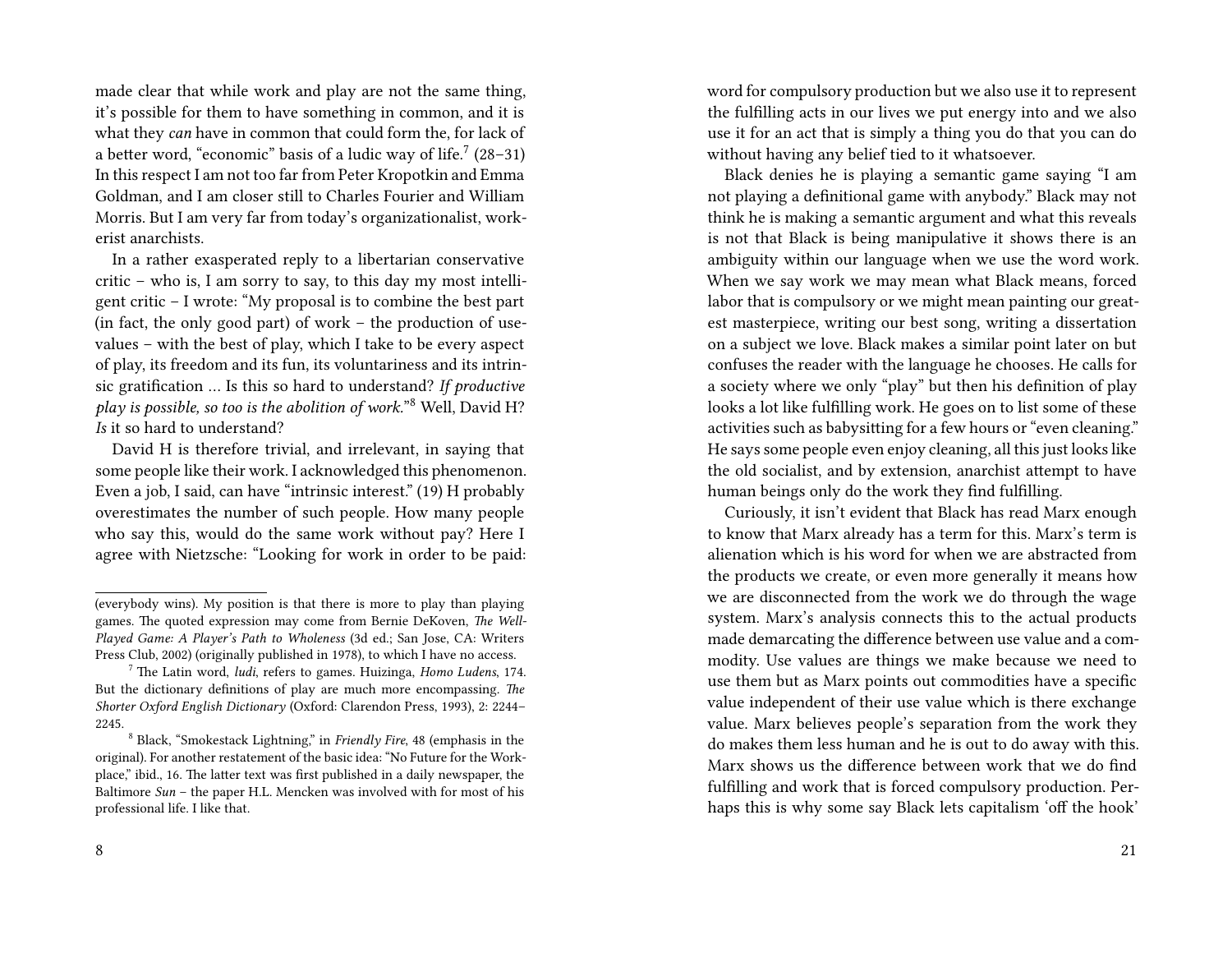is even less popular than the state. Work is not popular at all. Every proposal that's worthwhile, starts out being considered crazy or scandalous.

The abolition of work, the abolition of the state, the abolition of the economy, and even the abolition of art: these abolitions all arrive at the same place. They don't all mean the same thing, but they designate the same social condition. In that condition, there is no place for institutions of coercion, such as work and the state. In that place, there is no place for workers. Instead, there's a place (every place) for playful creators and producers and their friends, and even a place for the lazy. In that place, art, for instance, isn't a specialized activity. It could be part of the life of anybody who wants it there, and almost everybody will want it in their lives, I believe, when they can believe in that possibility. The revolution of everyday life is the only revolution that's worth the trouble. And the abolition of work is central to the revolution of everyday life.

### **Appendix: What do we mean by work? A response to Bob Black's "The Abolition of Work"**

#### David H

In the beginning of Bob Black's "The Abolition of Work," he calls work an ideology. This use of the word ideology in relation to work is one that has never been previously used. This semantic misuse by traditional standards is a reflection of what is to come in the rest of the pamphlet. For Marxists, ideologies are the dominate belief systems in a culture. Work however in the myriad of ways the term is used is in many of its usages independent of the way Black defines it. Black says work is "forced labor, which is compulsory production." We do use the

in civilized countries today almost all men are as one in doing that. For all of them work is a means and not an end in itself… . But there are, if only rarely, men who would rather perish than work without any *pleasure* in their work."<sup>9</sup>

Some people like to *think* they like their work, into which they put so much of themselves, because, if they didn't think so, their self-esteem would suffer. They don't want to think that they're being played for suckers (and I never said that they were: I pass judgment on no individuals). People try to make the best of things, and to rationalize the inevitable. David H, in 2013, understands work almost as well as Friedrich Nietzsche understood it in 1882, but not nearly as well as I understood it in 1980.

Since H has reminded me of the Marxist concept "alienation," let me in turn remind him of the Marxist concept "false consciousness." In general, it's H, not I, whose grasp of Marxist economics is weak. Thus there is no such thing as "Marx's distinction between a use value and a commodity." Marx's distinction is between use-value and exchange-value. Many commodities have use-value. That makes them more saleable. Use-values are not "things that we make" because use-values are not things. To say so is, as Marx would say, "reification."

H must have no idea what my thesis is, since he never mentions it. H has just not thought through what it would take to separate and consolidate what can be fulfilling in work from what cannot. One of us has given some thought to the matter, and it isn't him. Isn't this a place where the class struggle

<sup>9</sup> Friedrich Nietzsche, *The Gay Science*, tr. Walter Kaufmann (New York: Vintage Books, 1974), 108 (§ 42). Nietzsche also discusses how nearly all European men have to accept an occupational role, a job: "The result is rather strange. As they attain a more advanced age, almost all Europeans confound themselves with their role; … they themselves have forgotten how much accident, moods, caprice disposed of them when the question of their 'vocation' was decided – and how many other roles they might perhaps have been *able* to play; for now it is too late." Ibid., 302 (§ 356).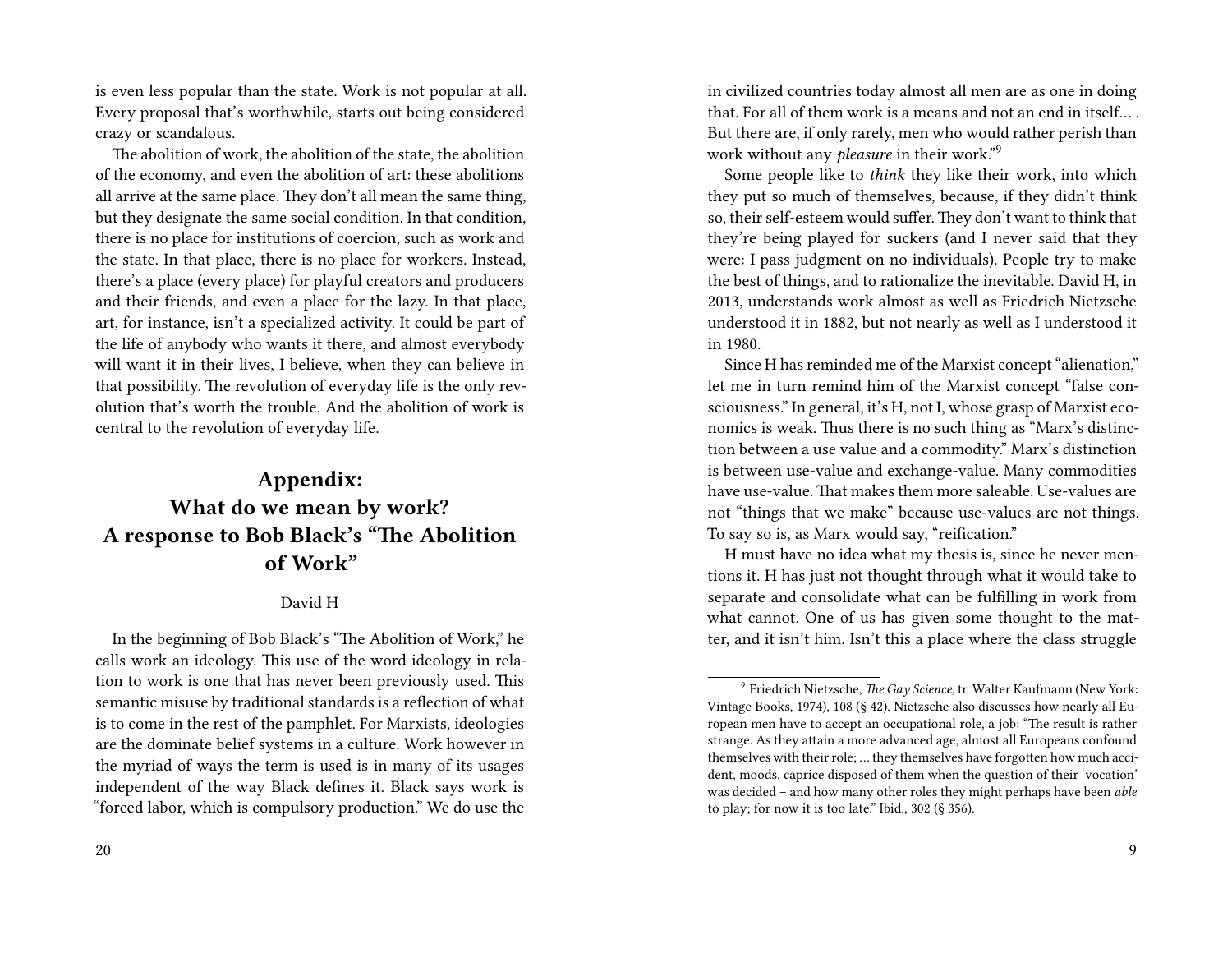anarchists might lend a hand, instead of running around pestering workers and organizing each other? They champion the worker, but they don't know much about what makes a worker a worker: work.

H implies that he is that kind of anarchist  $-$  "a Salt"  $-$  who takes a job in order to "organize it." This still happens? Another shot in the foot (the left foot) from language … H doesn't want to organize the *job* – the boss has already done that! – he wants to organize the workers in the workplace. I would like to see some success stories from Salts (taken with a grain of salt?). Do they call themselves Salts because they think they are the Salt of the Earth? Anyone who can afford to take a job which he can expect to be fired from, should not be speculating about whether I am "privileged," as H reports "some people" do. In this way, H interjects false, irrelevant and derogatory gossip about me while disclaiming responsibility for it.

"Curiously," H says, "it isn't evident that Black has read Marx enough to know that Marx already has a term for this. Marx's term is alienation which is his word for when we are abstracted from the products we create, or even more generally it means how we are disconnected from our work through the wage system." I know something of Marx on alienation, thank you so much, to the extent that he is comprehensible. What he discussed, infrequently, is mostly not what I discuss: not out of ignorance, but by choice. There is more about work *as such* in "The Abolition of Work" than there is in all three volumes of *Theories of Surplus Value.* But then Marx never held down a job for the last 35 years of his life. *He* was never a Salt.<sup>10</sup>

Marxists, including anarcho-Marxists like H, regard work *under capitalism* as an institution of exploitation. But they neglect what I highlight: work as an institution of domination, and not only under capitalism. I have often heard workers complain about work. I have never heard workers complain about

my critique of the left appear in other, previously published texts which are also in *The Abolition of Work and Other Essays* or in later books. With the collapse of European Marxism some years later, to universal rejoicing, the question arose as to where this left the left. Capitalist and democratic triumphalists proclaimed – as we now know, prematurely – the end of history. This was a chastening time for leftists – not only the utterly discredited Marxist-Leninists – because they had all, even if they were anti-Marxist (as most anarchists then were), assumed that history was on their side. History doesn't take sides.

All leftists, it turned out, were more Marxist than they thought they were. That's why left anarchists like David H cling to scraps of Marxist doctrine (as does, among others, Noam Chomsky) which were never entirely plausible even within the whole Marxist ideological apparatus, and which mean nothing outside of it. The Marxist economics which anarcho-leftists still dabble in has been discredited in theory and in practice. But they have nothing to replace it with. I don't think there has ever been an anarchist economist, unless you count Proudhon, and he is now even more irrelevant than Marx, when it comes to economics.

Leftists, although they have lost all theoretical bases for doing so, still stand firmly on the ground of *the economy* (the "base," as the Marxists used to say). And base it is. The left shares with the ideologues of capitalism the myth of productivism.<sup>26</sup> What I call the abolition of work, what Charles Fourier called attractive labor, what William Morris called useful work vs. useless toil, amounts to a call for *the abolition of the economy*. Leftist anarchists who laugh at that, might ponder that what they supposedly call for, the abolition of the state, would get just as many laughs. Although the economy

<sup>10</sup> Nor was Engels. He *owned* factories.

<sup>26</sup> Jean Baudrillard, *The Mirror of Production*, tr. Mark Poster (St. Louis, MO: Telos Press, 1975).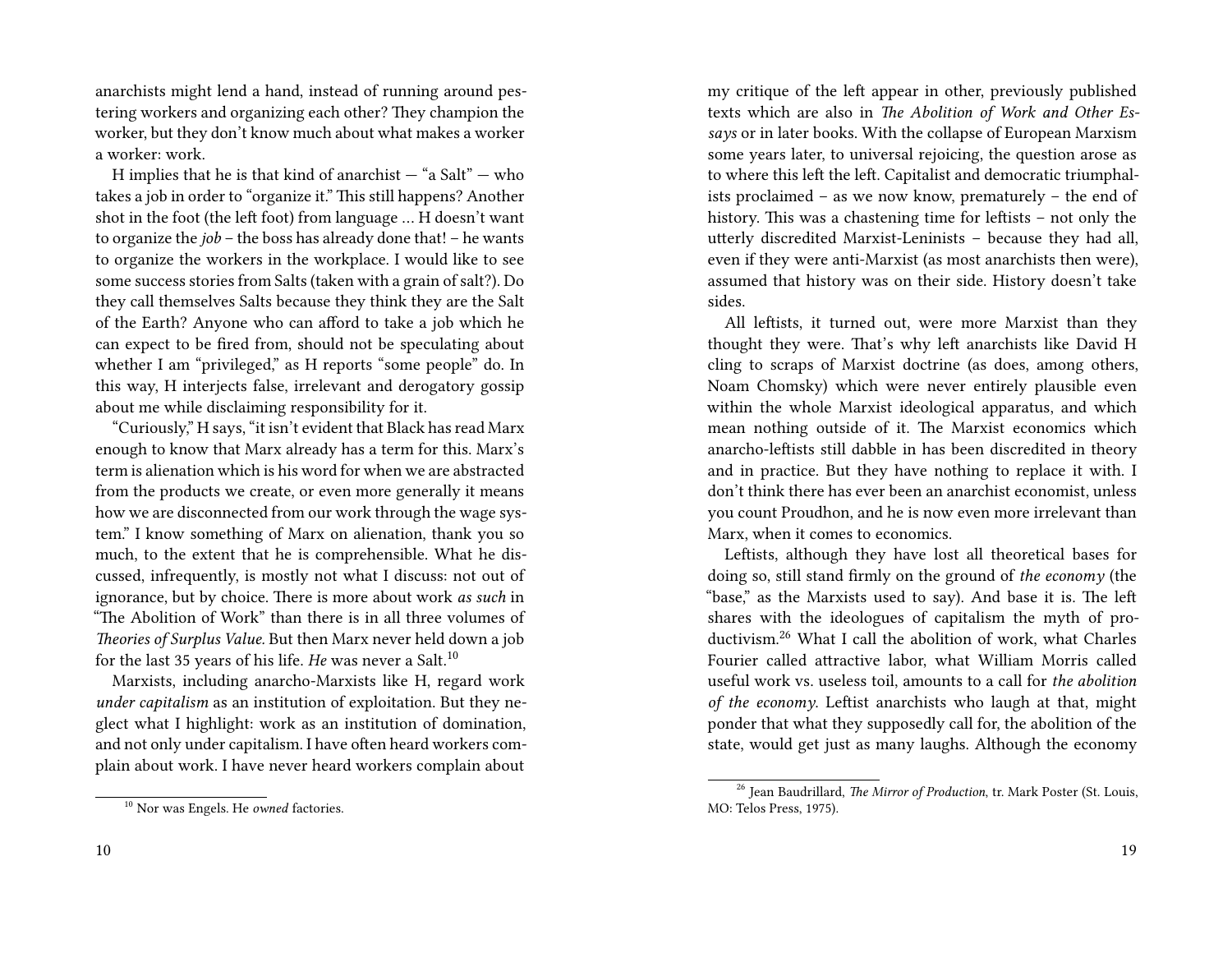tique of my critique of work. The left has had 28 years to try. Naturally, in my vanity I like to think that the reason is that my argument is unanswerable.

There might be other explanations. Anarcho-leftists own all the anarchist bookstores and these all ban my books. They were, until recently (I refer to AK Press and PM Press), the only ostensibly anarchist distributors, although you might not suspect that they were anarchist if you look at the stuff in their catalogs.<sup>24</sup> Leftists also operate most of the anarchist websites. The leftist leaders know what I am capable of in the way of polemics. They know how I dealt with Murray Bookchin, among others. To respond to me, as they know, only affords me opportunities in reply to make fools of them even as I publicize my own ideas, which they don't want to get around. So they try to ignore me, which complements their censorship of my writings. But, as I observed a few years ago,

What I think I did do was define work as a basic anarchist issue. I forced even the pro- work anarchists like anarchosyndicalists and Platformists to defend work instead of just taking it for granted. They ridicule the zero-work idea instead of trying to refute it, so, the idea goes unrefuted. Naturally that means that more people will agree with it. $25$ 

I may have exaggerated the extent to which, by 2005, I'd forced the leftists into defending work, but, David H is an example of how my challenge to the left can no longer be ignored.

Although the critique of the left was not a main theme in "The Abolition of Work," it openly appears there, and it's a critique of the left so far as work is concerned. Other aspects of

alienation. Work was repressive for several thousand years of civilization before capitalism. What worries me is that, administered by Marxists or syndicalists, work will still be repressive *after* capitalism. "In all previous revolutions the mode of activity always remained unchanged and it was only a question of a different distribution of this activity, a new distribution of labour to other persons, whilst the communist revolution is directed against the hitherto existing *mode* of activity, does away with *labour*, and abolishes the rule of all classes with the classes themselves, … "<sup>11</sup> This is Karl Marx. If H doesn't believe me, maybe he will believe Karl Marx.

I see no reason to pour the critique of work into Marxist molds. Much would spill over. In fact, I see no reason for anarchists to respect Marxism at all. Marxists have mocked us, defamed us, betrayed us and slaughtered us, but they have never respected us. Marxism is anti-anarchist, through and through. Anarchism should be anti-Marxist, through and through.<sup>12</sup> Not only out of principle, but out of expediency: "The anarchists *are* at a turning point. For the first time in history, they are the *only* revolutionary current. To be sure, not all anarchists are revolutionaries, but it is no longer possible to be a revolutionary without being an anarchist, in fact if not in name.<sup>"13</sup>

Lecturing on, H informs us that "some people [who *are* these people? is H one of them?] say that Black lets capitalism 'off the hook' because he ignores the specific exploitative nature of capitalism. By saying just work and not distinguishing work

<sup>24</sup> Bob Black, "Class Struggle Social Democrats, or,The Press of Business," *Anarchy: A Journal of Desire Armed* No. 64 (Fall/Winter 2007): 26–29, available online at The Anarchist Library. There is now a consistently anarchist/autonomist publisher/distributor, Little Black Cart, and several other genuine anarchist publishers, such as C.A.L. Press, Eberhardt Press and Elephant Editions.

<sup>&</sup>lt;sup>25</sup> Black, "Zerowork Revisited," 332.

<sup>11</sup> Karl Marx & Frederick Engels, *The German Ideology* (3d rev. ed.; Moscow: Progress Publishers, 1976), 60.

<sup>12</sup> Bob Black, "Chomsky on the Nod," *Defacing the Currency: Selected Writings, 1992–2012* (Berkeley, CA: LBC Books, 2012), 131. I have said the same about anarchists who think that Murray Bookchin is an anarchist. Black, *Anarchy after Leftism,* esp. ch. 5*;* Bob Black, *Nightmares of Reason*, available online at The Anarchy Library. Bookchin – uncharacteristically honest — eventually announced that he was not an anarchist, and never had been. I wait, with more hope than expectation, for Chomsky to follow suit.

<sup>13</sup> Black, *Anarchy after Leftism,* 140.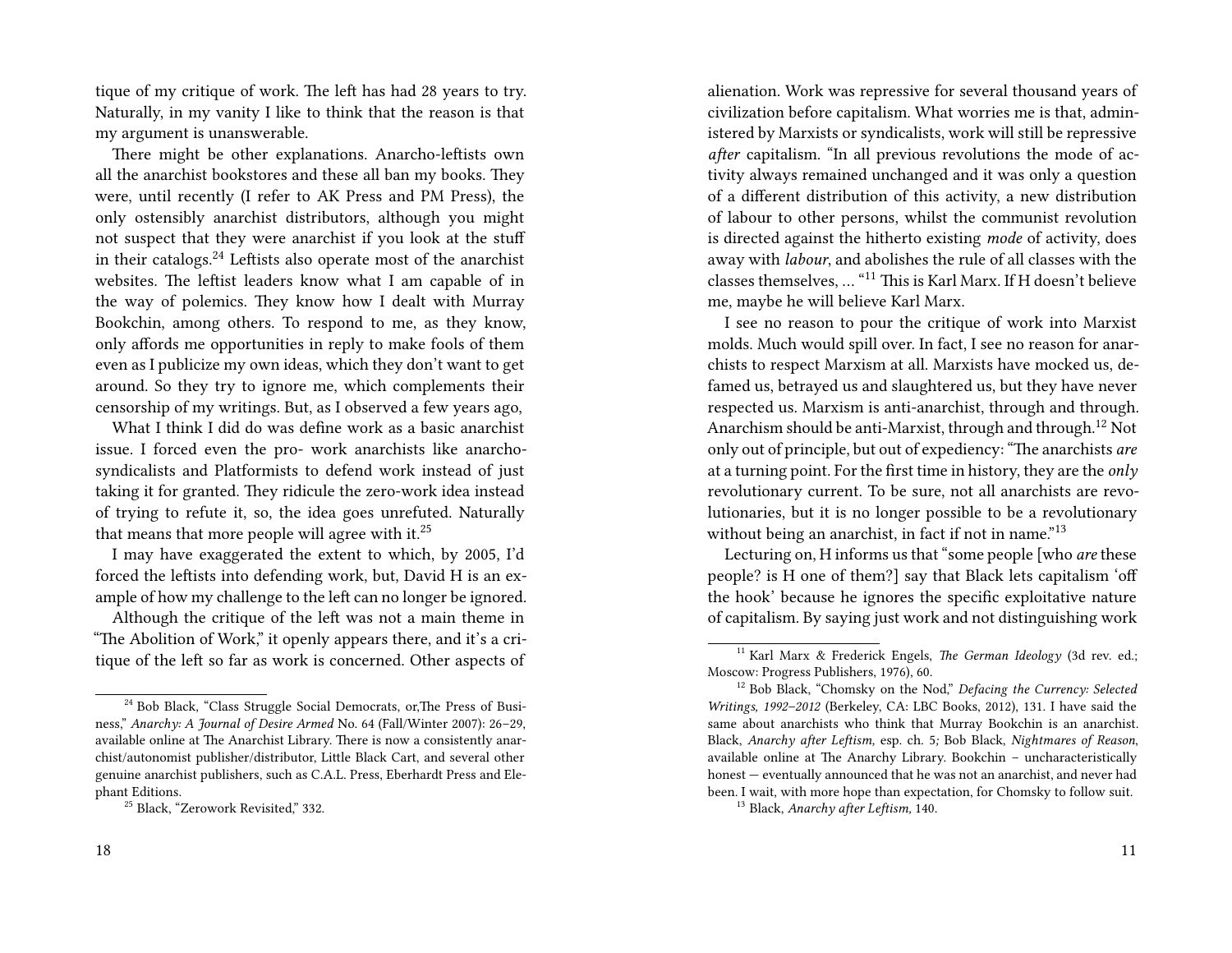that is capitalist wage work, which is the majority of the work done in a capitalist society and less forced 'activists' [huh?] that we also call work." This is either a sentence fragment or a sentence which, toward the end, dissolves into gibberish. What are "forced 'activists'"?

Black, by this reasoning, also lets dogs off the hook (or off the leash?) because he leaves out the specifically "brown" nature of brown dogs, the specifically "big" nature of big dogs, and the specifically "rabid" nature of rabid dogs. By H's reasoning, one can't say anything serious about work, only about wage-labor, which is only one of the forms work assumes, even in late capitalism, as even H eventually gets around to admitting. Marxists and other workerists can talk about brown dogs – about exploitation, wage-labor, surplus value, the falling rate of profit, etc.  $-$  all they want to. I might agree with some of it. But there's an undistributed remainder. It is work itself.

In 1985 I chose to write about dogs (as in "working like a dog") — not brown dogs — partly because almost nobody else was.<sup>14</sup> To some extent, I've changed that. H's own criticism is evidence of that.<sup>15</sup> I think the zero-work idea was in the air in the mid-1980's. It must have been, because Andre Gorz, who never had an original idea in his life, wrote a book espousing a watered-down version of the abolition of work which was work" — just as I was quite clear in contrasting work, with or without traces of fulfillment, with productive play.

Morris and I – and, before us, Charles Fourier, and others – discussed, and tried to identify, principles for the social transformation of what is now work, or rather some of it, into free productive play.<sup>22</sup> Another way to put it, which may appeal to certain tastes, is that we all aspire to the realization and suppression of work. David H doesn't discuss this most important dimension of my argument, probably because he doesn't understand it.

H's proposal to call fulfilling work "work," and to call unfulfilling work "Work," serves no purpose. It will be universally ignored. It's not that we are, in H's words, "lacking in terminology." We have too much terminology! We have lots of words. It's just that some people don't know "how to do things with words."<sup>23</sup> H is one of these people. We have so many words that William Morris and I can say the same thing in different words. H has trouble saying what he has to say in any words. Words are a snare for H. They're a source of splendor for me.

At some remote future time, an anarcho-leftist – supposing, as I doubt, that there will be anarcho-leftists at some remote future time – might produce an intellectually respectable cri-

<sup>14</sup> An exception: *Why Work? Arguments for the Leisure Society*, ed. Vernon Richards (London: Freedom Press, 1983). I did read this book before writing my essay, although not before delivering the speech the essay is based on (that was in 1980). My copy was a gift (in 1984) from Gregor Jamroski, who shoplifted it from Left Bank Books in Seattle. The anthology is very uneven, but includes some good stuff, such as Tony Gibson's "Who Will Do the Dirty Work?" which I alluded to in my essay. Some academics borrowed the title, probably unwittingly: Robin Patric Clair *et al*., *Why Work? The Perceptions of a "Real Job" and the Rhetoric of Work Through the Ages* (West Lafayette, IN: Purdue University Press, 2008).

<sup>&</sup>lt;sup>15</sup> My argument is taken over in its entirety by James Bowen, "The Curse of the Drinking Classes," in *Twenty-First Century Anarchism: Unorthodox Ideas for the New Millennium*, ed. Jon Purkis & James Bowen (London: Cassell, 1997), 151–169 – who doesn't cite me.

<sup>&</sup>lt;sup>22</sup> I mentioned some names, but I deliberately didn't provide references, or an assigned reading list, because, unlike today's class struggle anarchists, I was not writing primarily for white middle class college students. I tried to write something that real-life workers might read and appreciate, and, in the many years since 1985, I've received many testimonials suggesting that I've had a limited measure of success. A number of people have told me, or told others, that I changed their lives. I receive these reports with mixed feelings. However, for the footnotes not provided in "The Abolition of Work," there are now the footnotes provided in Black, "Primitive Affluence: A Postscript to Sahlins," *Friendly Fire*, 34–41, and the references provided in "Zerowork Revisited," *Defacing the Currency*, "Suggested Readings," 333–37.

<sup>23</sup> A book title: J.L. Austin, *How to Do Things with Words*, ed. J.O. Urmson & Marina Sbisa (2d ed.; Oxford: Oxford University Press, 1975). The book is short, interesting, and refreshingly free of politics, and it has nothing to do with the issue at hand.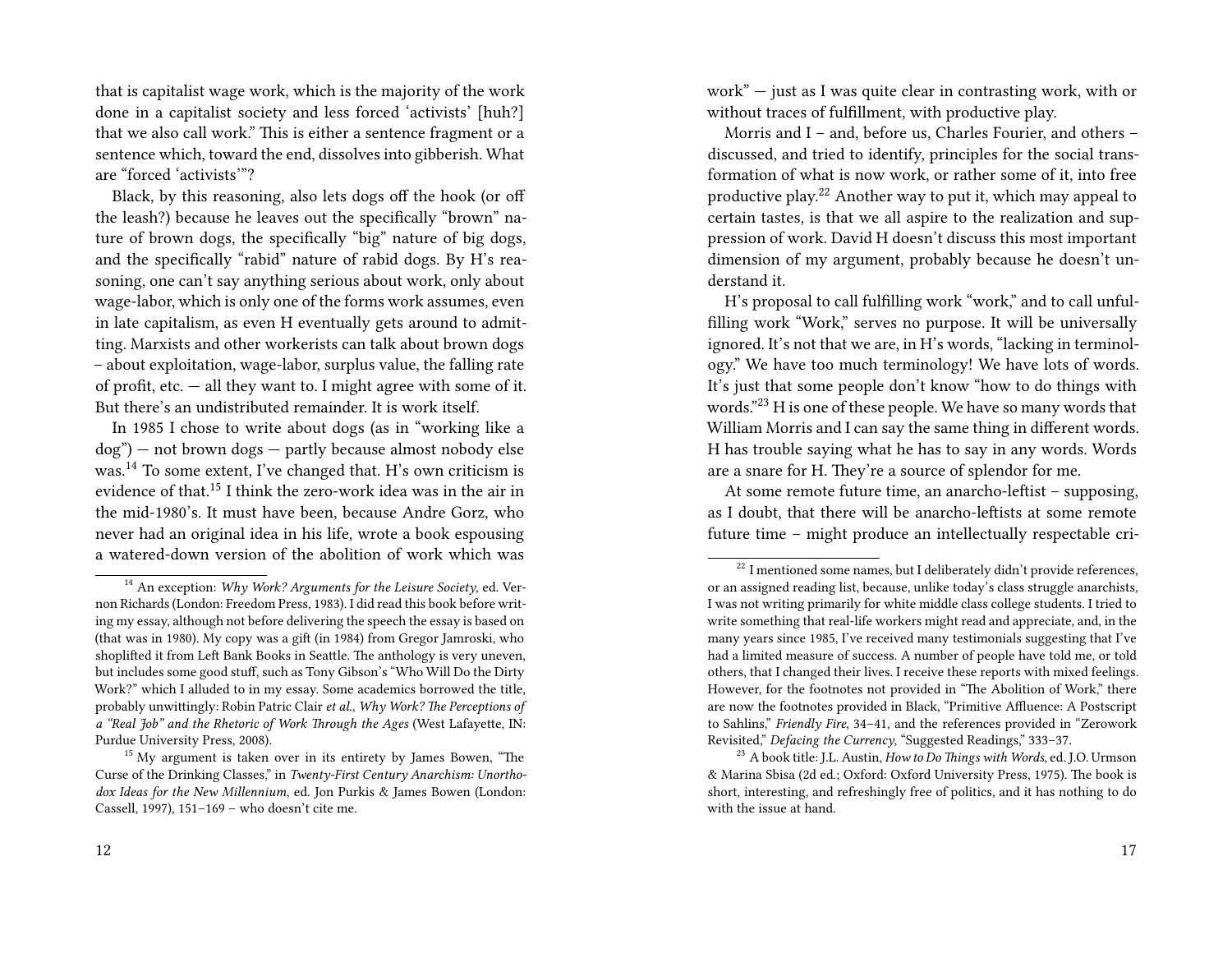Contrary to H, his "fulfilling work" is *not* what I *mean* by play. Most play is now indeed inconsequential: it's unproductive in an economic sense, and, I hope, most play always will be. All or some of what H calls fulfilling work, might be transformable into free activity *in a free society*. I might have been at fault for contributing to H's confusion when I wrote: "Such is work. *Play* is just the opposite." (20) Believe it or not, I haven't noticed this inconsistency in 28 years. Apparently nobody has, including H. As I define work, work is indeed "just the opposite" of play but only insofar as the one is voluntary and the other is not. The rest of the essay is clear on this crucial point. What I really meant, as is apparent from my next sentence, was to identify *one respect* in which work and play are opposites: "Play is always voluntary. What might otherwise be play is work if it's forced." (20)

In 1885, William Morris, who was a British Marxist and communist, wrote: "As long as the work is repulsive it will still be a burden which must be taken up daily, and even so would mar our life, even though the hours of labour are short. What we want to do is to add to our wealth without diminishing our pleasures. Nature will not be finally conquered till our work becomes part of the pleasure of our lives."<sup>21</sup> That is *exactly* the thesis of "The Abolition of Work," although I did not, and would not, speak of the conquest of Nature, which sounds more like Francis Bacon than the way Morris usually sounded. The only difference is that Morris would continue to call "work" what I would prefer to call, to avoid confusion and to emphasize the difference, something else. Morris in his essay (like mine, originally a speech) made quite clear what he meant by "useful

published in English in the same year (1985) that my essay was first published.<sup>16</sup> In 1995, perennial trend-surfer Jeremy Rifkin published a stupid book, *The End of Work,* which I savaged.<sup>17</sup> And now – this proves that I've really *arrived* – there's a book by a Marxist-feminist college professor which has "antiwork" and "postwork" in its subtitle!<sup>18</sup>

Among those in the post-left anarchist tendencies, the critique of work is widely acknowledged, even taken for granted, for the very good reason "that this monster called WORK remains the precise & exact target of our rebellious wrath, the one single most oppressive *reality* we face (& we must learn also to recognize Work when it's disguised as 'leisure')."<sup>19</sup>

On this point, one of H's misquotations of me is a little more serious than most of his fuck-ups: "Black says that many leftist [leftists?] and anarchists are so obsessed with work they 'talk

<sup>18</sup> Kathi Weeks, *The Problem with Work: Feminism, Marxism, Antiwork Politics, and Postwork Imaginaries* (Durham, NC: Duke University Press, 2011). I haven't seen this one.

<sup>&</sup>lt;sup>21</sup> "Useful Work versus Useless Toil," in *Political Writings of William Morris*, ed. A.L. Morton (New York: International Publishers, 1973), 95, reprinted in *Why Work?* (Richards ed.), 35–52. Morris's essay was first published, by an anarchist publisher (Freedom Press), in 1896. Morris also wrote the utopian novel *News from Nowhere* and some minor classics in the fantasy genre.

<sup>16</sup> Andre Gorz, *Paths to Paradise: On the Liberation from Work*, tr. Malcolm Imrie (London: Pluto Press, 1985). I didn't see his text until much later, and I'm sure he didn't see mine.

<sup>17</sup> Jeremy Rifkin, *The End of Work: The Decline of the Global Labor Force and the Dawn of the Post-Market Era* (New York: G.P. Putnam's Sons, 1995); Bob Black, "What's Wrong with This Picture? A Critique of a Neo-Futurist's Vision of the Decline of Work," available online at The Anarchy Library and elsewhere.

<sup>19</sup> "Immediatism vs. Capitalism," in *Immediatism: Essays by Hakim Bey* (Edinburgh, Scotland & San Francisco, CA: 1994), 20–21. See also Alfredo M. Bonanno, *Let's Destroy Work, Let's Destroy the Economy*, tr. Jean Weir (London: Elephant Books; Berkeley, CA: Ardent Press, 2013); CrimethInc. Ex-Workers' Collective, *Work* (n.p.: self-published, 2011). I had already made the point about leisure: "Leisure is nonwork for the sake of work." (18) Someone else who has made the point is White, *Education and the End of Work*, 11–12, 62–63. So did Karl Marx: "Free time – which includes leisure time as well as time for higher activities – naturally transforms anyone who enjoys it into a different person, and it is this different person who then enters the direct process of production." Karl Marx, *The Grundrisse*, ed. & tr. David McLellan (New York: Harper Torchbooks, 1971), 148.